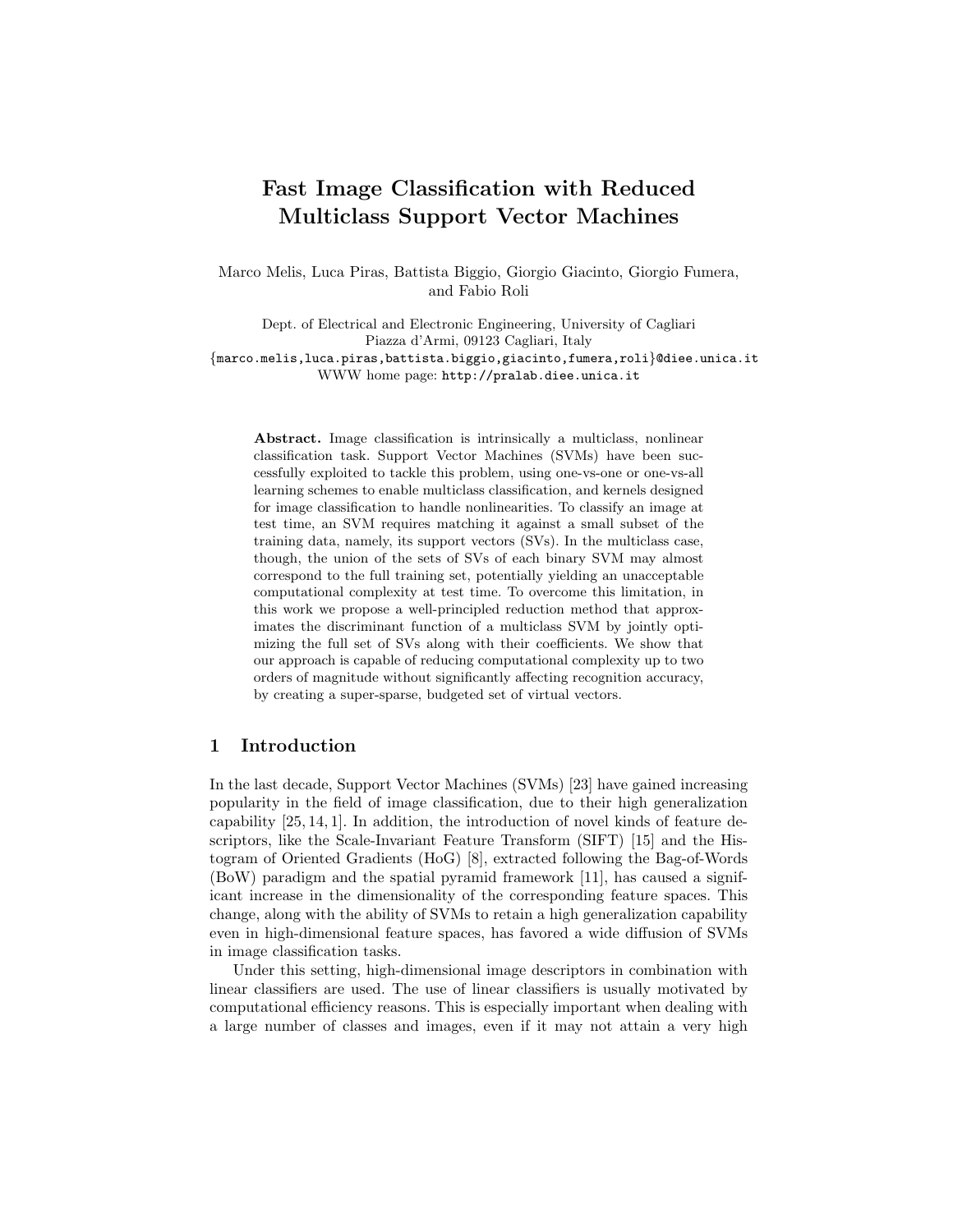classification accuracy [14, 1]. To overcome this drawback, the use of kernelbased approaches has become widely popular. Although being frequently used, this approach has the disadvantage of requiring a large number of computations during testing, as it requires matching each test image against a potentially large number of images in the training set. For instance, to classify a test image, an SVM requires computing the kernel values between the test image and the socalled Support Vectors (SVs), whose number increases linearly with the training set size [20, 6]. Usually, in image classification, researchers aim to optimize the training phase and use parallel computing to manage the complexity at test time while preserving classification accuracy [14].

The use of nonlinear classifiers, besides bringing clear benefits in terms of classification performance, demands for a higher complexity at test time. In fact, if linear classifiers can classify a test image by simply computing a scalar product between its feature vector and the set of learned feature weights [23], the use of kernels requires a much higher number of comparisons, as mentioned above. It is thus clear that enabling the use of kernel-based methods on large image datasets while retaining a reduced computational complexity at test time can be considered a relevant open research issue. In the field of pattern recognition, diverse methods have been proposed to tackle this problem. In particular, several methods have been proposed to reduce the number of SVs in SVMs [21, 19] but, to the best of our knowledge, no one has been ever exploited for image classification purposes.

Although SVMs have been designed for binary classification, in object recognition and image classification tasks they have to deal with several classes. To this end, several multiclass extensions have been considered (see Sect. 2).

In this paper, we propose a novel algorithm that can drastically reduce the number of required matchings without significantly affecting recognition accuracy. To this end, our algorithm creates a small set of virtual support vectors, and jointly optimizes the objective function of all SVMs (one for each class) at once. In particular, our algorithm optimizes a unique, budgeted set of virtual vectors along with an optimal set of coefficients for their combination (see Sect. 3). It is also worth noting that the proposed method may be exploited to speed up other non-parametric approaches besides SVMs, making it suitable for a wider range of pattern recognition tasks.

The reported results show that our approach is capable of reducing computational complexity up to two orders of magnitude, while only worsening the recognition accuracy of about 5% in the worst case (see Sect. 4).

## 2 Image Classification with Visual Descriptors

Classifying a scene depicted in an image amounts to labeling it among a set of categories, according to its semantic meaning. In recent years, scene classification has been an active and important research topic, ranging from computer vision to content-based image retrieval, as witnessed by the large number of related approaches proposed in the last decade [13, 11, 26]. Despite this, a number of challenging aspects in scene classification can be still considered open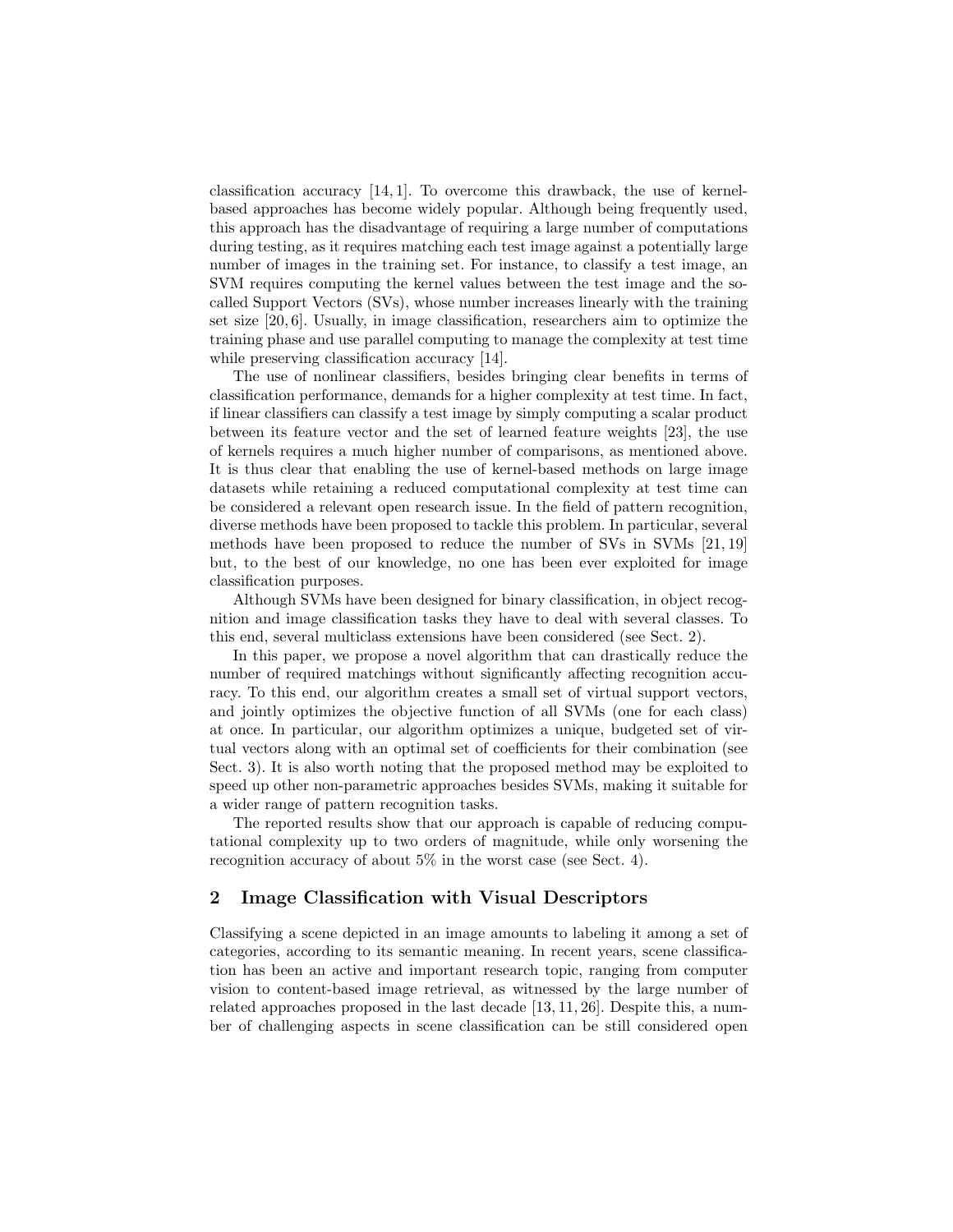issues, including inter-class similarity, intra-class variability, and the wide range of illumination and scale changes. Along with the considerable progress made in this field, tougher challenges have been posed by researchers, in terms of more difficult benchmark datasets, *i.e.*, bigger datasets with an increasing number of images: 8-category scenes [16], 13-category scenes [13], 15-category scenes [11], and 397-category scenes (SUN-dataset) [24].

Feature extraction and classification algorithms play an important role in scene classification problems [5, 18]. Regarding feature descriptors, researchers have recently employed histograms of local descriptors instead of global image features. The former are indeed able to better model the content of images in order to fill the semantic gap between low-level features and high-level concepts.

The most famous approach uses the so-called bag-of-features paradigm to model visual scenes in image collections [13]. This approach has been first exploited with SIFT descriptors [15] but it has been quickly used also with other descriptors. One of the main drawbacks of the bag-of-features representation is that it does not account for spatial information. To overcome this limitation, an efficient extension of this approach, called spatial pyramid matching (SPM), has been proposed in [11]. It exploits spatial relationships between neighboring local regions. Compared with methods based on low-level features, both the aforementioned approaches achieve very good results for multiple scene classification, although they suffer a high computational cost and generate very high-dimensional feature spaces.

Due to their good generalization ability also in the presence of high-dimensional feature spaces, SVMs are among the most used classifiers in scene classification tasks [7, 24, 26]. SVMs have been designed for binary classification, but they can be exploited for multiclass classification by decomposing the multiclass problem into several two-class sub-problems, e.g., using the One-vs-One (OVO) and the One-vs-All (OVA) approaches. The first method trains each binary classifier on two out of N classes and builds  $N(N-1)/2$  classifiers, subsequently combined through majority voting. Conversely, the second approach constructs a set of N binary classifiers, each aiming to discriminate one given class from the remaining ones. During classification, a sample is assigned to the class exhibiting the highest support, i.e., the one corresponding to the classifier that outputs the most confident prediction.

Another important aspect of statistical learning approaches like SVMs is the choice of the kernel, since an inappropriate kernel can lead to poor performance. There are currently no techniques available to know which kernel to use, so it easy to understand why several authors exploit well-known kernels such as the polynomial kernel or the Radial Basis Function (RBF) kernel. In image classification, however, several studies have investigated this issue, reporting that histogramintersection kernels usually outperform polynomial and RBF kernels.[2, 3, 7, 11].

## 3 Reducing Multiclass Support Vector Machines

In this section, we extend the SVM reduction method originally proposed in [4] for binary classification problems to the multiclass classification case. Let us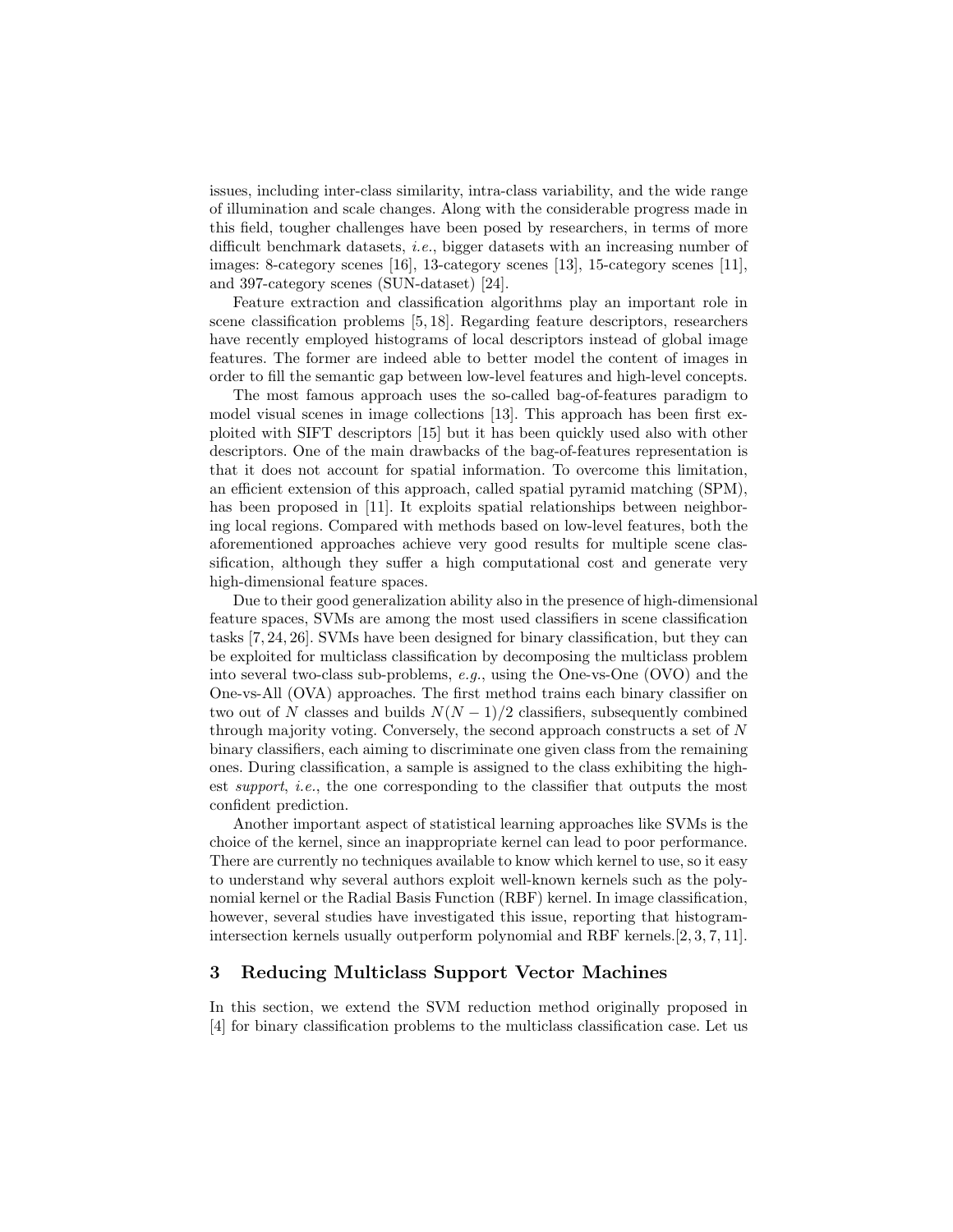assume we are given a set  $\mathcal{D} = {\{x_i, y_i\}}_{i=1}^n \in \mathcal{X}^n \times \mathcal{Y}^n$  of *n* images along with their labels  $y \in \mathcal{Y} = \{1, ..., c\}$ , being c the number of classes.<sup>1</sup> Training a onevs-all multiclass SVM on  $D$  amounts to learning a binary SVM for each class  $k = 1, \ldots, c$ , using the samples of class k as positive training samples, and the remaining ones as negative. Its decision function is then given as:

$$
y^* = \arg_{k=1,...,c} \max g_k(\boldsymbol{x}) = \sum_{i=1}^n \alpha_i^k k(\boldsymbol{x}, \boldsymbol{x}_i) + b^k,
$$
 (1)

where  $y^*$  is the predicted class label,  $g_k(x)$  is the  $k^{\text{th}}$  SVM's discriminant function, and the set  $\{\alpha_i^k\}_{i=1}^n$  are its *signed* dual coefficients (positive if  $y_i = k$ , and negative otherwise). Although each binary SVM has a sparse solution, i.e., only a subset of the values in  $\{\alpha_i^k\}_{i=1}^n$  are not null (corresponding to its *support* vectors), their number grows linearly with the training set size [20, 6]. Furthermore, in the multiclass case, classifying an input image requires matching it against the set of SVs of each binary SVM, which yields a number of matchings  $(i.e.,$ kernel computations) equal to the size of the union of the sets of SVs of each binary SVM. In the sequel, we refer to this number as  $m$ , and, as we will see in Sect. 4, m may be very close to the full training set size  $n$ .

Our goal is to reduce the number of required matchings  $m$  to a much smaller number r, by approximating each SVM's discriminant function  $q_k(x)$  with a much sparser linear combination  $h_k(x)$ , such that all functions  $h_k(x)$ , for  $k =$ 1,..., c share the *same* set of SVs  $\boldsymbol{z} = (\boldsymbol{z}_1, \ldots, \boldsymbol{z}_r) \in \mathcal{X}^r$ , but have a different set of weighting coefficients  $\beta_k = (\beta_1^k, \ldots, \beta_r^k) \in \mathbb{R}^r$ . In other words, we aim to approximate the decision function given by Eq.  $(1)$  as:

$$
y^* = \underset{k=1,\dots,c}{\arg \max} h_k(\boldsymbol{x}) = \sum_{j=1}^r \beta_j^k k(\boldsymbol{x}, \boldsymbol{z}_j) + b^k \quad . \tag{2}
$$

To find the coefficients  $\{\beta_k\}_{k=1}^c$  and the shared SVs  $z$ , we extend our recent work in [4] to the multiclass case. In that work, inspired by the earlier work in [19], we proposed a reduction method based on the idea of minimizing the squared Euclidean distance between the values of  $g_k$  and  $h_k$  computed on the training points, with respect both to  $\beta_k$  and to the choice of the SVs z. In practice, we did not require the SVs  $\boldsymbol{z}$  to be samples of  $\mathcal{D}$ , but allow for the creation of novel, virtual vectors. In the multiclass case, the initial formulation in [4] can be modified by considering  $k$  distinct SVMs that share the same SVs  $\boldsymbol{z}$ , as:

$$
\min_{\boldsymbol{\beta}, \boldsymbol{z}} \Omega = \sum_{k=1}^{c} \sum_{i=1}^{n} u_i \left( h_k(\boldsymbol{x}_i) - g_k(\boldsymbol{x}_i) \right)^2 + \lambda \boldsymbol{\beta}_k^\top \boldsymbol{\beta}_k \quad , \tag{3}
$$

where the scalars  $u_1, \ldots, u_n$  can be used to balance the contribution of each point  $x_i$  to the empirical loss (e.g., if classes are unbalanced), the regularizer

<sup>&</sup>lt;sup>1</sup> For simplicity, we assume here that each image can belong only to one class, *i.e.*, we focus on single-label classification. Although our approach can be easily extended to the multi-label classification case, we leave this investigation to future work.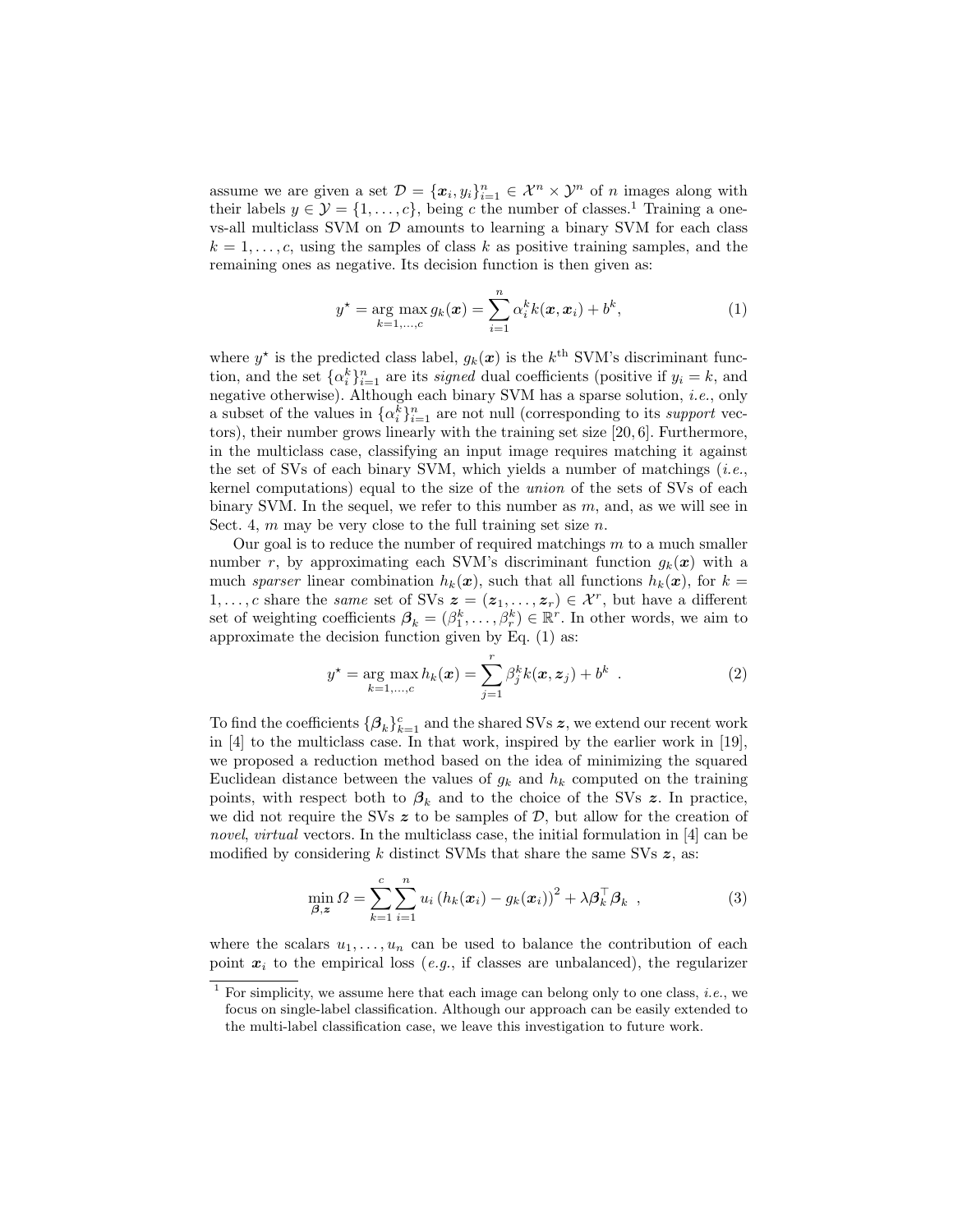Algorithm 1 Reduced Multiclass SVM (RMSVM), adapted from [4]

**Input:** the training data  $\mathcal{D} = {\mathbf{x}_i, y_i}_{i=1}^n$ ; the kernel function  $k(\cdot, \cdot)$ ; the parameters C and  $\lambda$ ; the initial vectors  $\{z_j^{(0)}\}_{j=1}^r$ ; the gradient step size  $\eta$ ; a small number  $\epsilon$ . **Output:** The coefficients  $\boldsymbol{\beta}$  and the SVs  $\{z_j\}_{j=1}^r$ .

- 1: Learn a one-vs-all multiclass SVM on  $\mathcal{D}$ , with kernel  $k(\cdot, \cdot)$  and regularizer C.
- 2: Compute  ${g_k}_{k=1}^c$  by classifying  $D$  with each binary SVM.
- 3: Set the iteration count  $q \leftarrow 0$ .
- 4: Compute  $\{\boldsymbol{\beta}_k^{(0)}\}_{k=1}^c$  (Eq. 5) using  $\boldsymbol{z}_1^{(0)}, \ldots, \boldsymbol{z}_r^{(0)}$ .
- 5: repeat
- 6: Set  $j \leftarrow \text{mod}(q, r) + 1$  to index a support vector.
- 7: Compute  $\frac{\partial \Omega}{\partial z_j}$  using Eq. (6).
- 8: Increase the iteration count  $q \leftarrow q + 1$
- 9: Set  $z_j^{(q)} \leftarrow z_j^{(q-1)} + \eta \frac{\partial \Omega}{\partial z^{(q-1)}}$  $\frac{\partial \Omega}{\partial \mathbf{z}_j^{(q-1)}}$ .
- 10: if  $z_j^{(q)} \notin \mathcal{X}$ , then project  $z_j^{(q)}$  onto  $\mathcal{X}$ .
- 11: Set  $z_i^{(q)} = z_i^{(q-1)}, \forall i \neq j.$
- 11. Set  $z_i = z_i^{(q)}$ ,  $x_i \neq j$ .<br>
12: Compute  $\{\beta_k^{(q)}\}_{k=1}^c$  (Eq. 5) using  $z_1^{(q)}$ , ...,  $z_r^{(q)}$ .

13: until  $\left|\Omega\left(\boldsymbol{\beta}^{(q)}, \boldsymbol{z}^{(q)}\right) - \Omega\left(\boldsymbol{\beta}^{(q-1)}, \boldsymbol{z}^{(q-1)}\right)\right| < \epsilon$ <br>14: return:  $\boldsymbol{\beta} = \boldsymbol{\beta}^{(q)}$ , and  $\boldsymbol{z} = \boldsymbol{z}^{(q)}$ .

 $\beta_k^{\top} \beta_k$  controls overfitting, and  $\lambda$  is a regularization parameter.<sup>2</sup> By denoting with  $g_k, h_k \in \mathbb{R}^n$  the values of  $g_k$  and  $h_k$  for the training points, and with  $\mathbf{U} \in \mathbb{R}^{n \times n}$  the diagonal matrix diag( $\mathbf{U} = (u_1, \ldots, u_n)$ , we can rewrite Eq. (3) in matrix form as:

$$
\Omega(\boldsymbol{\beta}, \boldsymbol{z}) = \sum_{k=1}^{c} \left( \boldsymbol{h}_{k}^{\top} \mathbf{U} \boldsymbol{h}_{k} - 2 \boldsymbol{h}_{k}^{\top} \mathbf{U} \boldsymbol{g}_{k} + \boldsymbol{g}_{k}^{\top} \mathbf{U} \boldsymbol{g}_{k} \right) + \lambda \boldsymbol{\beta}_{k}^{\top} \boldsymbol{\beta}_{k} \quad . \tag{4}
$$

Problem (4) can be solved by iteratively modifying  $\beta$  and z, as detailed below. The full procedure is given as Algorithm 1. We also report a two-dimensional example in Fig. 1, in which our algorithm reduces the number of SVs of approximately 24 times, from  $m = 73$  to  $r = 3$ .

 $\beta$ -step. The coefficients  $\beta_k$  for each reduced SVM are computed assuming that the SVs z are fixed. This yields a standard ridge regression, which can be analytically solved by deriving Eq. (4) with respect to  $\beta_k$ , assuming z constant, and then setting the gradient to zero:

$$
\beta_k = \underbrace{\left(\mathbf{K}_{xz}^\top \mathbf{U} \mathbf{K}_{xz} + \lambda \mathbb{I}\right)^{-1}}_{\mathbf{M}^{-1}} \underbrace{\left(\mathbf{K}_{xz}^\top \mathbf{U}\right)}_{\mathbf{N}} g_k \quad , \tag{5}
$$

where  $\mathbb{I} \in \mathbb{R}^{r \times r}$  is the identity matrix, and  $\mathbf{K}_{xz} \in \mathbb{R}^{n \times r}$  denotes the kernel matrix computed between  $x_1, \ldots, x_n$  and the set of SVs z.

<sup>&</sup>lt;sup>2</sup> Here, for convenience, the bias values  $b^k$  are set equal to those of the initial SVMs  $g_k$ . In general, they can be jointly optimized with the coefficients  $\beta_k$ , with minor variations to our subsequent derivations.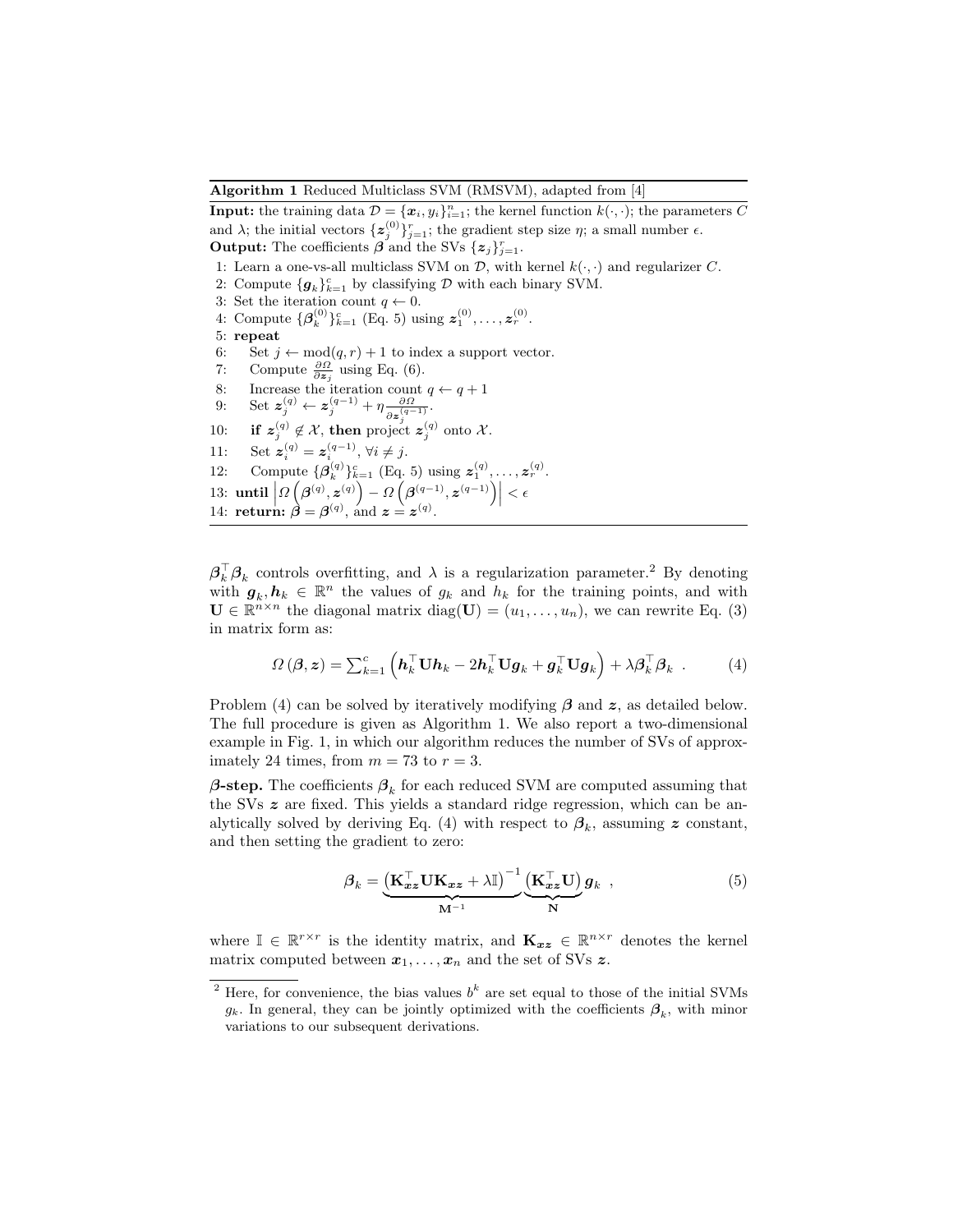

Fig. 1: A two-dimensional classification example with three classes (cyan, green, and red points). Left: Decision boundaries (black lines) for the one-vs-all multiclass SVM, that requires  $m = 73$  SVs (circled in black). *Middle:* Decision boundaries for our reduced multiclass SVM, using only  $r = 3$  SVs (black points). The path followed by each SV during the optimization is also reported (in black), starting from points denoted with  $\forall x'$ . Right: Objective function values (Eq. 3) during the minimization process.

 $z$ -step. To update  $z$ , the objective can be minimized through gradient descent (no analytical solution is available). Its gradient with respect to a given  $z_j$  is:

$$
\frac{\partial \Omega}{\partial z_j} = 2 \sum_{k=1}^{c} \left( \boldsymbol{h}_k - \boldsymbol{g}_k \right)^{\top} \mathbf{U} \left( \beta_j^k \frac{\partial \mathbf{K}_{\boldsymbol{x} \boldsymbol{z}_j}}{\partial z_j} + \mathbf{K}_{\boldsymbol{x} \boldsymbol{z}} \frac{\partial \boldsymbol{\beta}_k}{\partial z_j} \right) + 2 \lambda \beta_k^{\top} \frac{\partial \boldsymbol{\beta}_k}{\partial z_j} \quad , \qquad (6)
$$

where  $\mathbf{K}_{xz_j}$  is the j<sup>th</sup> column of  $\mathbf{K}_{xz}$ , and we use the numerator-layout convention for matrix derivatives, *i.e.*, all the derivatives with respect to  $z_j$  are vectors or matrices with the same number of columns as the dimensionality of  $z_j$ . The term  $\frac{\partial \beta}{\partial z_j}$  can be obtained by deriving Eq. (5) (before inverting M), which yields:

$$
\frac{\partial \beta_k}{\partial z_j} = -\mathbf{M}^{-1} \left( \beta_j^k \mathbf{K}_{xz} + \mathbf{S} \right)^\top \mathbf{U} \frac{\partial \mathbf{K}_{xz_j}}{\partial z_j},\tag{7}
$$

where **S** is an  $n \times r$  matrix of zeros, with the j<sup>th</sup> column equal to  $(h_k - g_k)$ .

**Gradient of**  $k(x_i, z_j)$ . Our approach can be readily applied to many numeric kernels, as most of them are differentiable. In our experiments, we will use the exponential  $\chi^2$  (exp- $\chi^2$ ) kernel, given as  $k(\mathbf{x}_i, \mathbf{z}_j) = \exp\left(-\gamma \sum_{l=1}^d \frac{(x_{il} - z_{jl})^2}{x_{il} + z_{jl}}\right)$ , where  $x_{il}$  and  $z_{jl}$  are the l<sup>th</sup> feature of  $x_i$  and  $z_j$ , and d is the dimensionality of the input space. It is easy to see that the  $l^{\text{th}}$  element of the gradient  $\frac{\partial k(x_i, z_j)}{\partial z_j}$  is given as  $\gamma(x_{il} - z_{jl}) \frac{3x_{il} + z_{jl}}{(x_{il} + z_{jl})}$  $\frac{3x_{il}+z_{jl}}{(x_{il}+z_{jl})^2}k(\boldsymbol x_i,\boldsymbol z_j).$ 

#### 4 Experiments

In this section, we report a set of experiments to show how significantly our RMSVM algorithm can reduce computations required by a kernel-based approach in an image classification scenario. For a fair comparison with current state-of-the-art approaches, we reproduce the image classification setup originally adopted by Xiao et al. [24]. The data, the extracted feature values for each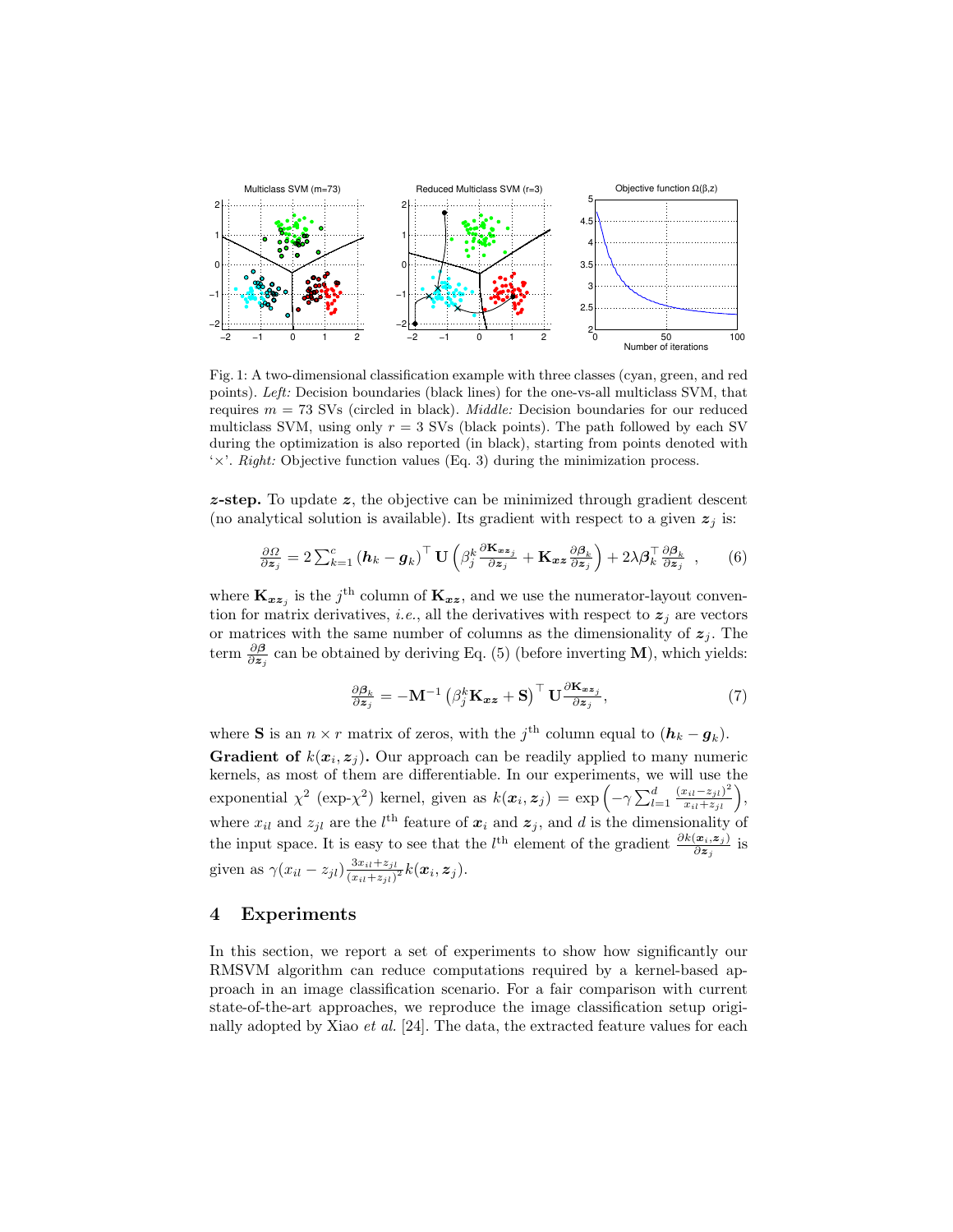

Fig. 2: Example images from the 15-category scenes dataset. We also report the number of available acquisitions for each category.

image, and the training-testing splits are publicly available [9, 24] To implement the multiclass SVM classifier and our regression-based algorithm, we exploit the open-source machine-learning library scikit-learn [17]. We test our method by selecting a different number of virtual SVs, fixed in advance  $(i.e.,$  budgeted).

Dataset. According to [24], we use a widely-used benchmark dataset for image classification  $[16, 13, 11, 24, 26]$ , *i.e.*, the 15-category scenes dataset.<sup>3</sup> It consists of fifteen scene categories. Each class has different number of grayscale images, from 200 to 400 acquisitions, with an average size of  $300 \times 250$  pixels. In Fig. 2 a selection of images of different classes is shown for reference purpose.

Experimental setup. We consider a classification problem where each onevs-all classifier is trained using a subset of randomly-selected images from each available class, while the remaining ones are used to build the test set. In the training set, the number of samples per category is the same for each class. In the test set, the number of samples per class is different, as it depends on the number of images belonging to each class. Results are averaged over 10 repetitions, considering different training-test pairs.

To compare our results to those obtained in [11, 24], we exploit HoG descriptors as in [8, 24]. Each descriptor consists of 124 feature values, obtained by stacking  $2 \times 2$  neighboring HoG descriptors each consisting of 31 dimensions. The descriptors extracted from the training images are clustered using the k-means algorithm to identify 300 representative centroids (one per cluster). A histogram of 300 bins is computed from each image. Each bin represents the number of image's descriptors assigned to the corresponding centroid. A number of additional histograms are computed using the same procedure, respectively splitting the image into  $2 \times 2$  and  $4 \times 4$  blocks, eventually yielding a total of 21 histograms per image  $(i.e., 21 \times 300 = 6,300$  features). The exp- $\chi^2$  kernel is

 $^3$  http://www-cvr.ai.uiuc.edu/ponce\_grp/data/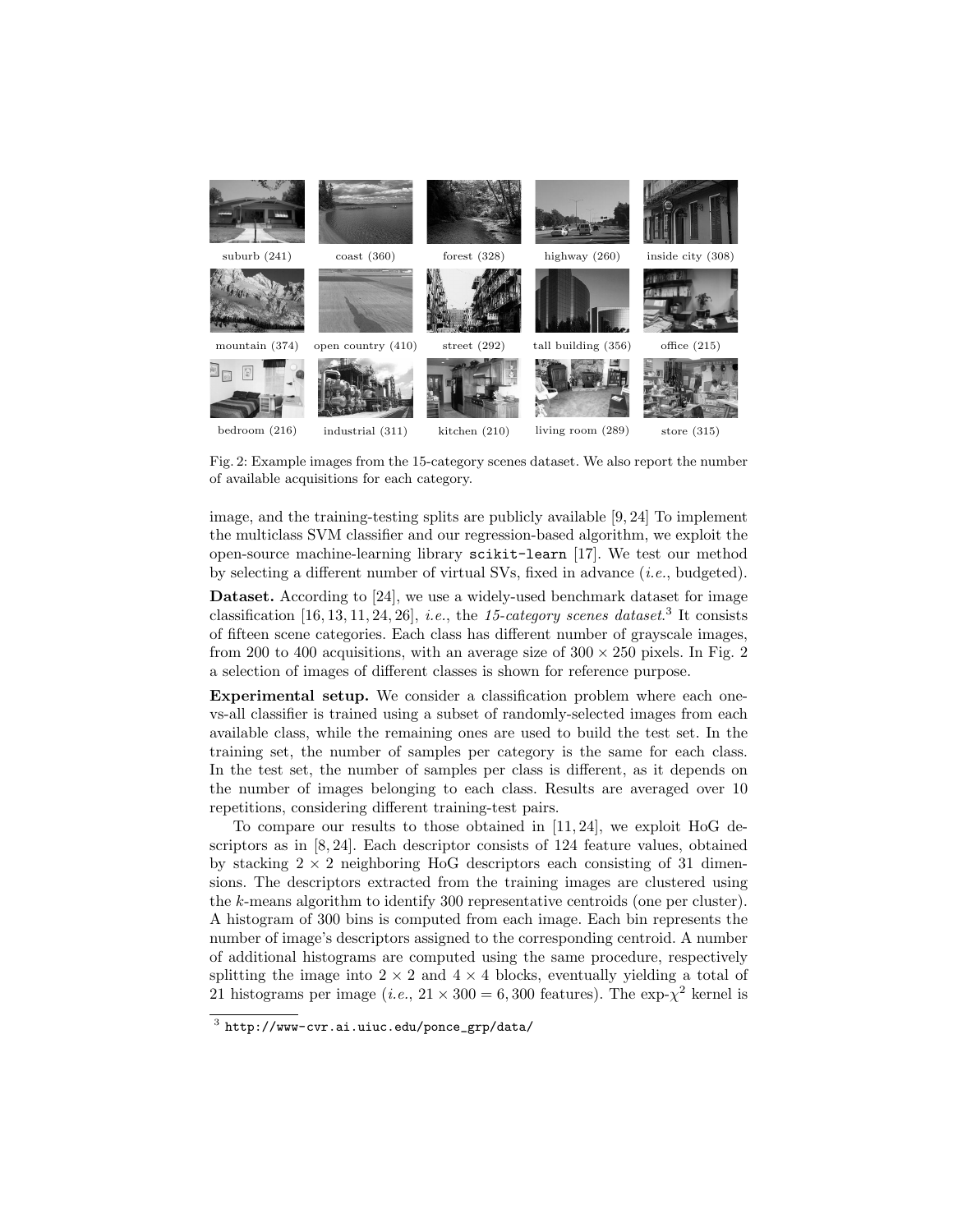

Fig. 3: Recognition rate of the unpruned SVM, and of RMSVM (with different number r of SVs) using the exp- $\chi^2$  kernel on the 15-category scenes dataset. Results are averaged over 10 repetitions, and reported against an increasing number of samples per class.

used for both SVMs and regressors. According to [24], for each SVM classifier, we set the regularization parameter  $C = 1$  and the exp- $\chi^2$  kernel parameter  $\gamma = (\frac{1}{n^2} \sum_{i,j}^n \tilde{k}(\boldsymbol{x}_i, \boldsymbol{x}_j))^{-1}$ , yielding  $\gamma \approx 0.2$  in each run. The gradient step  $\eta$  and the parameter  $\lambda$  of our RMSVM (see Algorithm 1) are set as  $\eta = 0.5$  and  $\lambda = 0.1$ by maximizing classification accuracy through a 3-fold cross validation.

Results. Results for the unpruned SVM and RMSVM on the 15-category scenes dataset are reported in Fig. 3 in terms of recognition rate (*i.e.*, fraction of correctly-classified test images) against an increasing number of training samples per class. For RMSVM, we consider a different number of SVs. In particular, we consider one SV per class (yielding a total of  $r = 15$  SVs), and a number of SVs corresponding to the 20% of the training set size  $(r = 0.2n)$ .

It is easy to see that the proposed method for multiclass SVM reduction performs significantly well even when using a very small set of virtual SVs; e.g., in the case of  $n = 1500$  training samples (100 images per class), the RMSVM trained with  $r = 15$  virtual SVs worsens the recognition rate of less than 5%. This result is exceptionally good considering the extreme reduction rate; in fact, the number of matchings needed is lowered by 100 times. All other reported cases have a proportional behavior, as the number of SVs (*i.e.*, required matchings for classification) found by the standard SVM classifier grows linearly with the training set size [20, 6]. It is worth noting also that the RMSVM with  $r = 0.2n$ SVs only worsens the recognition rate of about 1%, while reducing the required number of matchings of 5 times.

In Fig. 3, we also report the performance of the multiclass SVM trained with one image per class (requiring  $n = 15$  matchings at test time). Our results show that an equally-sized set of well-principled optimized SVs can significantly outperform a standard SVM; in particular, the RMSVM using only 15 virtual SVs  $(r = 15$ , synthesized from a larger training set) achieves recognition rates ranging from 60% to 76%, while that of the unpruned SVM is only 36%. While the training complexity of our approach is increased, computational complexity at test time remains unaffected.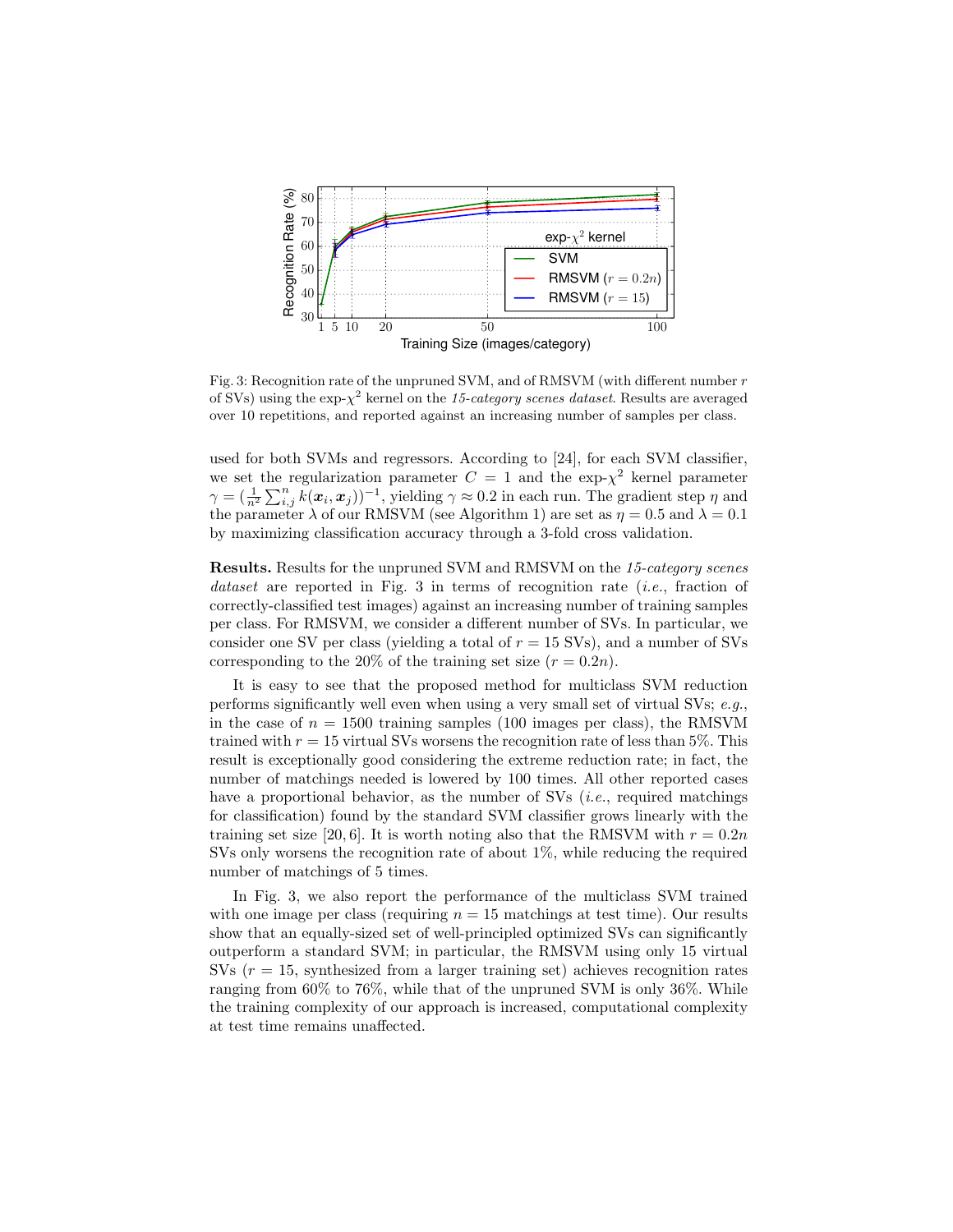|                         | Number of Matchings |  |  |     |     |                                                   |
|-------------------------|---------------------|--|--|-----|-----|---------------------------------------------------|
| -SVM                    |                     |  |  |     |     | $m = 75$ 150 300 746.7 $\pm$ 1.3 1472.4 $\pm$ 4.2 |
| RMSVM $(20\%) r = 1530$ |                     |  |  | -60 | 150 | 300                                               |

Table 1: Number of matchings required by the unpruned SVM and RMSVM with  $r = 0.2n$  SVs, corresponding to the results reported in Fig. 3.

We finally report an analysis of how well the considered algorithms perform on each scene category in the dataset, by reporting the performance of each of the one-vs-all (binary) base classifiers. In particular, in Table 2 we report the Area Under the ROC Curve (AUC) for each category, and for both the SVM and our RMSVMs using a training set of  $n = 1500$  samples, averaged over 10 repetitions. Although our method is able to reliably categorize most of the dataset scenes, some categories, like store and industrial exhibit higher differences in terms of AUC values with respect to the unpruned SVM. This is mainly due to a very high intra-class variability that may not be thoroughly captured by a significantly-reduced set of SVs.



Table 2: Area Under the ROC Curve (AUC %) for each category, using a training set of 100 samples per class. The performance of the unpruned SVM (requiring  $m =$  $1472.4 \pm 4.2$  matchings per classification) is compared to the RMSVMs, respectively budgeted to  $r = 15$  and  $r = 300$  matchings.

## 5 Related Work on SVM Reduction

We have proposed a novel reduction method for *multiclass* SVMs by extending a previously-proposed method for reducing the set of SVs in binary SVMs [4]. The latter method turned out to outperform existing reduction methods [19], as it is not greedy: as ours, it iteratively modifies each SV during the optimization process, while the methods in [19] optimize one SV at a time, without modifying it when the remaining SVs change. Moreover, the former approach can also be used when the kernel function  $k(\cdot, \cdot)$  does not satisfy the Mercer condition, *i.e.*, it is not a proper (positive semi-definite) kernel, but a generic similarity function, whereas the approaches in [19] are only suitable for definite kernels. There are other versions of reduced SVMs [10, 12, 6], which are however all devoted to the standard binary formulation of this classifier. To our knowledge, the problem of multiclass SVM reduction has only been more systematically investigated in [22]. Despite comparing this approach with ours remains an interesting future development of this work, it is worth remarking that it considers an independent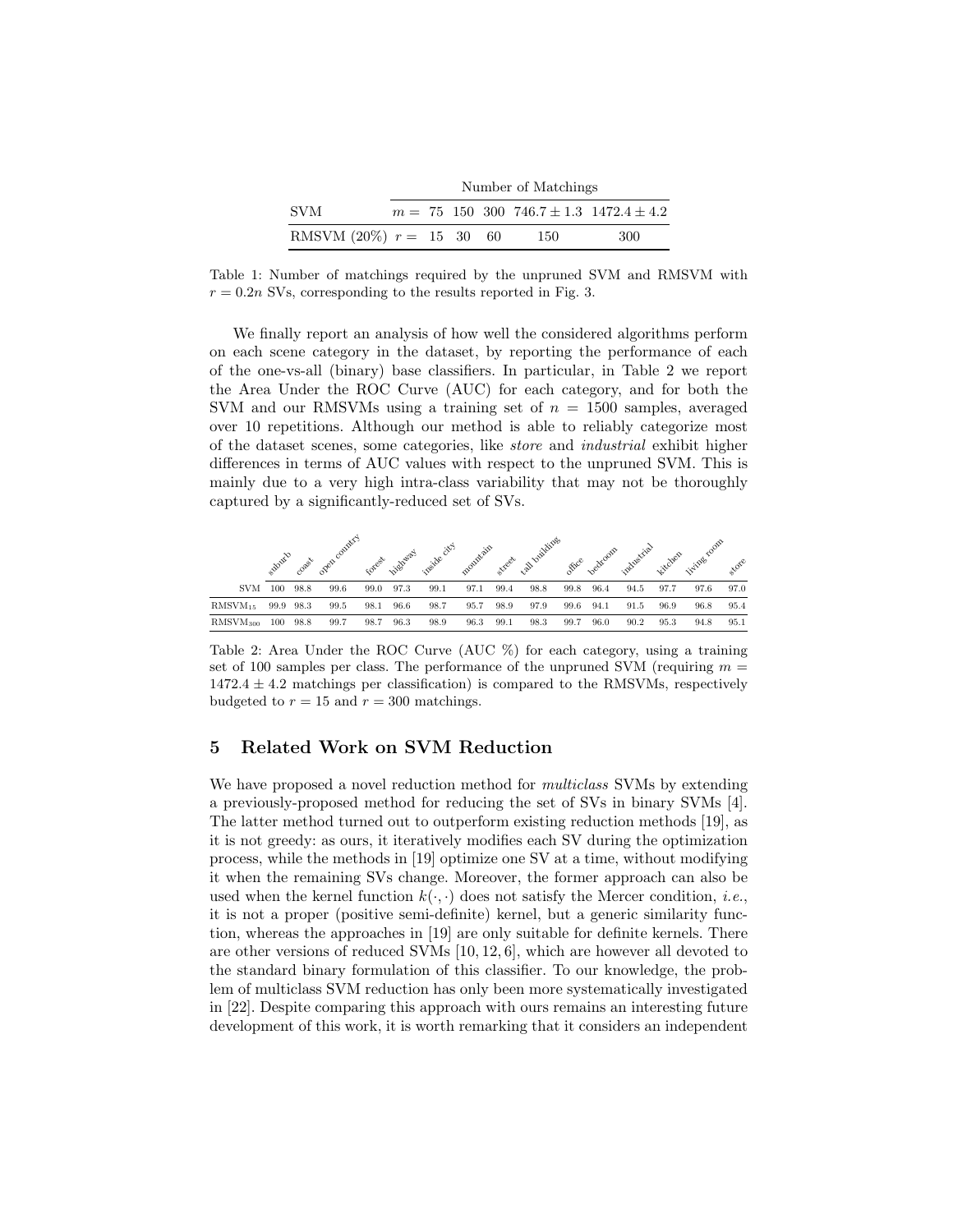reduction problem for each binary SVM in the one-vs-all scheme, then it concatenates the resulting sets of SVs, and retrains each binary SVM. Our method, conversely, jointly learns a common set of SVs for all the binary SVMs involved.

## 6 Conclusions and Future Work

The proposed image classification approach allows us to overcome the limitation of high computational complexity at test time, common to multiclass, nonlinear classification tasks that exploit kernel-based or similar methods, by jointly optimizing a unique, small set of virtual SVs along with an optimal set of coefficients for their combination. We have shown that we can dramatically speed up the test phase without significantly affecting the recognition rate given by the use of nonlinear (though differentiable) kernel functions, and required by large multicategory datasets. As future developments of this work, we plan to investigate the use of our multiclass reduction algorithm with non-differentiable and indefinite kernel functions, as already preliminary considered in [4]. This opens interesting research directions, considering that well-known non-differentiable kernels, like the histogram intersection kernel [3], have demonstrated high recognition rates in various image classification tasks. Another potential future investigation regards the application of our method to speed up other non-parametric approaches besides SVMs; in fact, the function  $g(x)$  in Eq. 3 (and subsequent derivations) is not required to be an SVM's discriminant function, but can be any discriminant function (or target variable).

Acknowledgments. This work has been partly supported by the project "Advanced and secure sharing of multimedia data over social networks in the future Internet" (CUP F71J11000690002) funded by Regione Autonoma della Sardegna, and by the project "Computational quantum structures at the service of pattern recognition: modeling uncertainty" (CRP-59872) funded by Regione Autonoma della Sardegna, L.R. 7/2007, Bando 2012.

## References

- 1. Akata, Z., Perronnin, F., Harchaoui, Z., Schmid, C.: Good practice in large-scale learning for image classification. IEEE Trans. Pattern Anal. Mach. Intell. 36(3), 507–520 (2014)
- 2. Barla, A., Franceschi, E., Odone, F., Verri, A.: Image kernels. In: Lee, S.W., Verri, A. (eds.) Pattern Recognition with Support Vector Machines. LNCS, vol. 2388, pp. 83–96. Springer (2002)
- 3. Barla, A., Odone, F., Verri, A.: Histogram intersection kernel for image classification. In: Int'l Conf. Image Processing (ICIP). pp. 513–516 (2003)
- 4. Biggio, B., Melis, M., Fumera, G., Roli, F.: Sparse support faces. In: Int'l Conf. Biometrics (ICB). pp. 1–6 (2015)
- 5. Bosch, A., Muñoz, X., Marti, R.: Which is the best way to organize/classify images by content? Image Vision Comput. 25(6), 778–791 (2007)
- 6. Chapelle, O.: Training a support vector machine in the primal. Neural Comput. 19(5), 1155–1178 (2007)